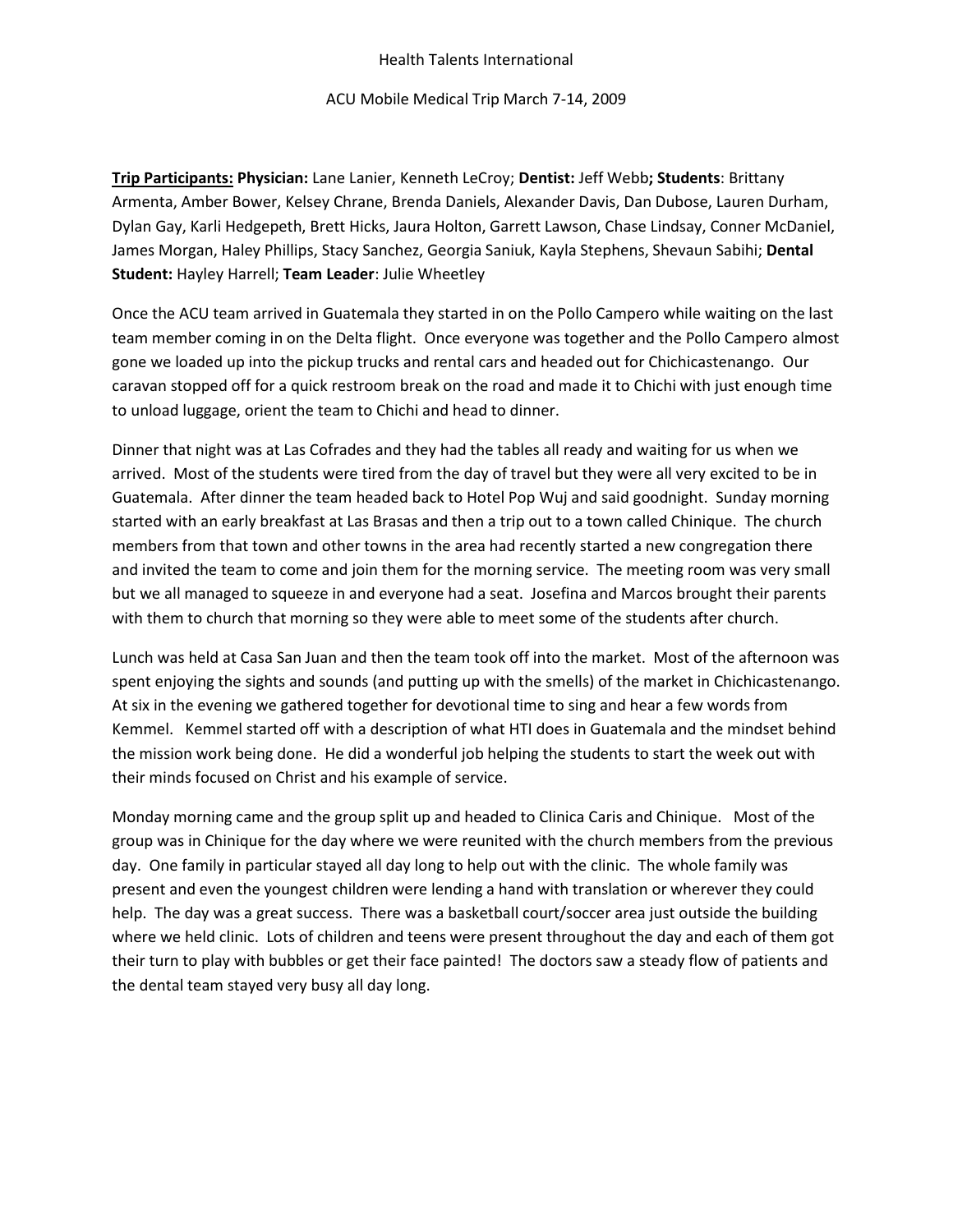

Over at Clinica Caris the students were able to get some good time talking to and learning from Drs. Josefina and Marcos. They had a pretty typical number of patients and as always had a few kids to entertain!

The student leaders for the team were Brett Hicks, a former MET student and Kayla Stephens, a repeat trip participant. These students did a great job dividing up the team into clinic groups and making sure that everyone had the chance to work with the doctors, dentists, pharmacy, etc. Brett also scheduled a couple of different men to lead the devotional time at night. Conner McDaniel and Dr. Lane Lanier both lead talks that week. They each showed a great passion for mission work and gave challenging talks encouraging us to be intentional about loving those around us whether in the mission field or at home. We appreciated their thoughtful words and their willingness to share with the group.

Tuesday the teams went to Xepocol and Chucam. The group in Xepocol had a nice day, saw a good number of patients and enjoyed the beautiful view. The students once again rotated between the pharmacy, doctor, dentist, and vitals station. All the students had the chance to take blood pressure and pulse and learn how to read a urinalysis and pregnancy test among other things. All the students who wanted to pulled teeth with the help of the dentists. When lunch time rolled around we were served chow mein and tortillas! You may not think that Chinese food is what you would find in Central America but those Guatemalan's are big Chinese food fans! After clinic in the afternoon a couple of students joined Sheri as they drove around announcing the clinic in Xatinab for that Thursday. The hope was to get the word out so that we would have plenty of patients come Thursday!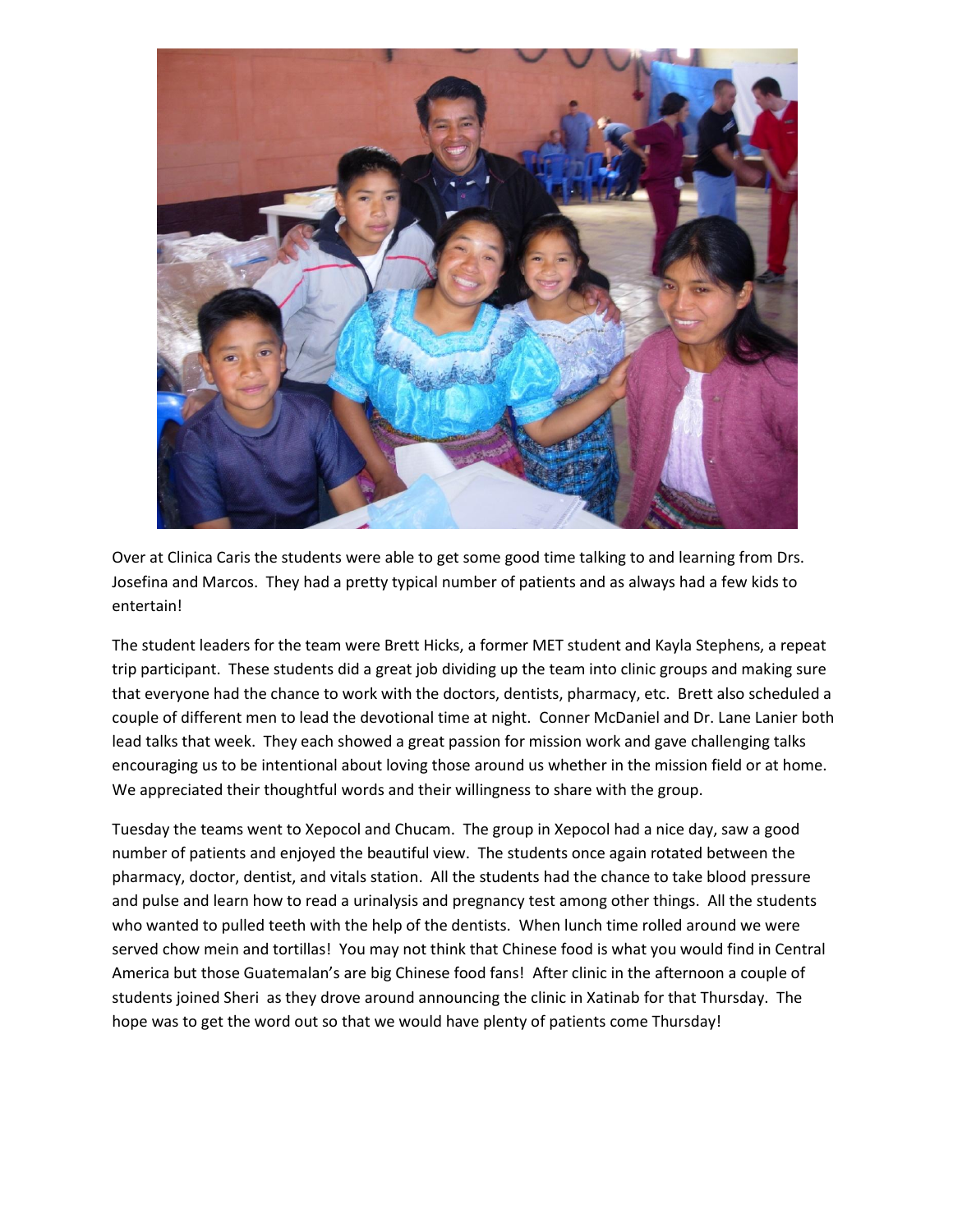

In Chucam the other half of the team got off to a slow start with just a few patients but as the day progressed, and after some more announcing the patients did arrive! There was one patient that arrived that day that will need some special prayers. His name is Diego and he is around 11 years old. He has some sort of renal disease and his kidneys are slowly failing him. Thankfully we had some medicine on hand to help with his condition but unfortunately it isn't something that we will ever be able to "cure". Around lunch time Martina, our new dental assistant's family arrived with some yummy rice, salad and chicken. Everyone was hungry and appreciative!

On Wednesday several of the gentlemen that went to Mactzul 6 came back to the hotel that night with some sunburn! They were on top of the church building with sledge hammers and picks helping to tear down a wall in the way of new construction. The church members were very grateful for the help! As they worked up top the rest of the group sat with the doctors and dentist as patients were seen. Both the medical and dental groups saw close to 30 patients in Mactzul 6 so it was a busy day for everyone!

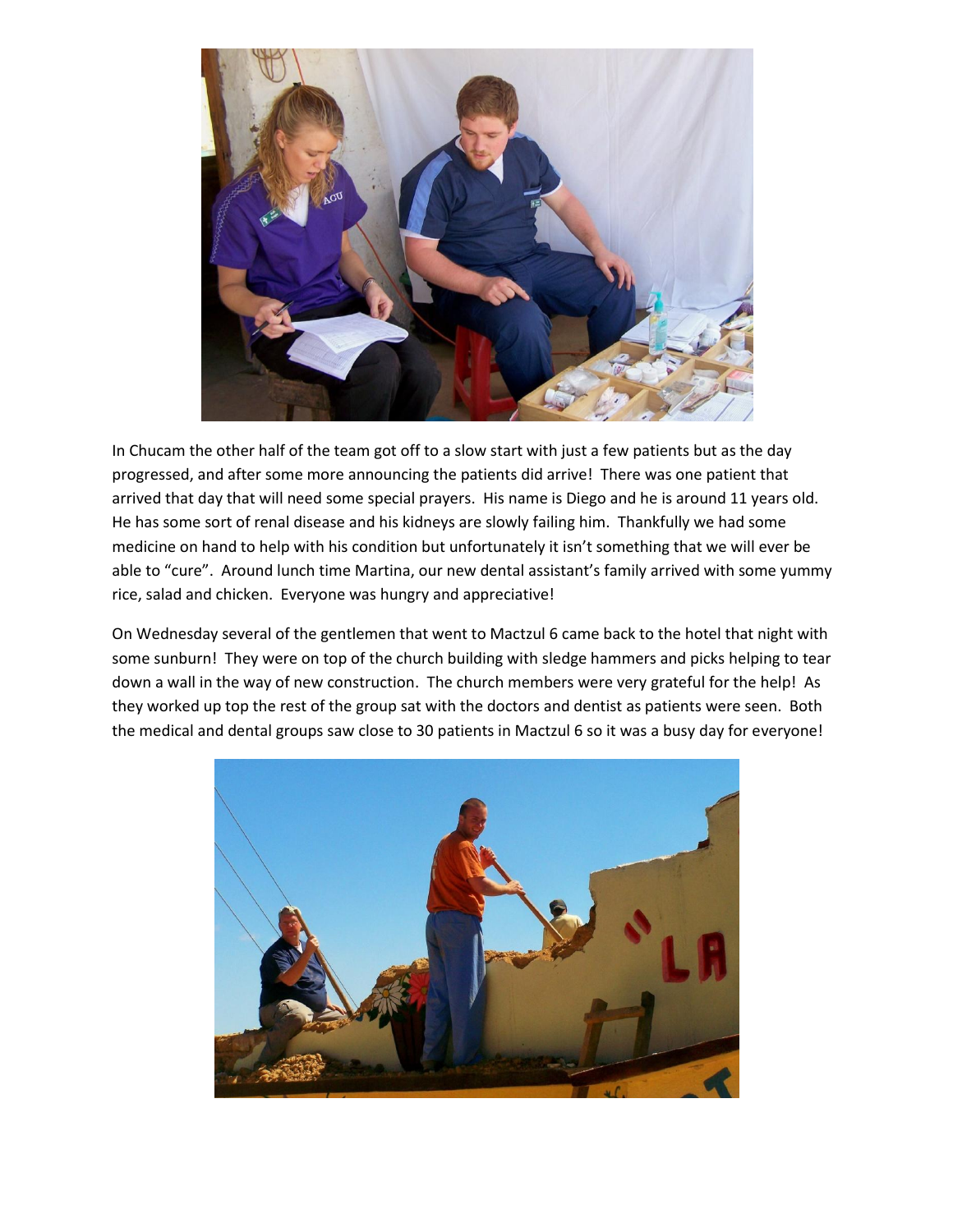Over in La Palma the other half of the group was a little more relaxed. There were not many patients but enough to keep the morning interesting. Julie was also able to use the Focometer to prescribe a pair of glasses for a little girl named Sara. She was severely nearsighted and once she had her new pair of glasses the change in her was evident. Her smile lit up her face when she put on her new glasses and could see! Once all the patients had been seen the team ate a lovely lunch of eggs and beans provided by the sisters from the church. All in all the day was a great success and several students ended up the night with a nice Sarita ice cream cone after dinner!

Thursday was the first clinic ever to be held in Xatinab. The family that hosted the clinic gave us the use of their home and stayed with us all day long helping out and translating. When we arrived we unloaded and Sheri and the health promoters hooked up the megaphone and headed out once more to announce the clinic. By 10am we had a full list of patients waiting for the doctor and a full list for the dentist. We were pleased to have such a great turn out at the first clinic. The students were well adjusted to the flow of a clinic day and were all able to rotate through the different jobs and enjoy the time with the patients and each other. In the afternoon the family hosting the clinic provided lunch with lots of tamalitos to go around. After lunch we saw the last few patients, packed up and headed to Clinica Caris to unload and organize the supplies in the pickup trucks.

The team at Clinica Caris stayed busy all day seeing patients, entertaining children, talking to the ladies waiting for their turn, and working with Dr. Lisa and Dr. Marcos. Several students were able to watch as Marcos filled cavities and pulled teeth. In the afternoon the rest of the team showed up and all the pickup's were organized for the clinic days on Friday and Saturday. A group picture was taken and the team headed off to Chichi. Throughout the week the team saw 246 medical patients and 130 dental patients, in other words, we were busy!!!



After devotional time and dinner everyone headed back to the hotel to pack and rest up before heading to Antigua the next day. Goodbyes were said to Josefina, Sheri and Marcos and everyone said good night. The next morning we had our last breakfast at Las Brasas and headed to Antigua. In Antigua we met up with the group that had been at Clinica Ezell for eye/orthopedic surgery and were pleased to hear that they had a great week. The team spread out all over Antigua all afternoon and met up for a nice dinner at the hotel that night.